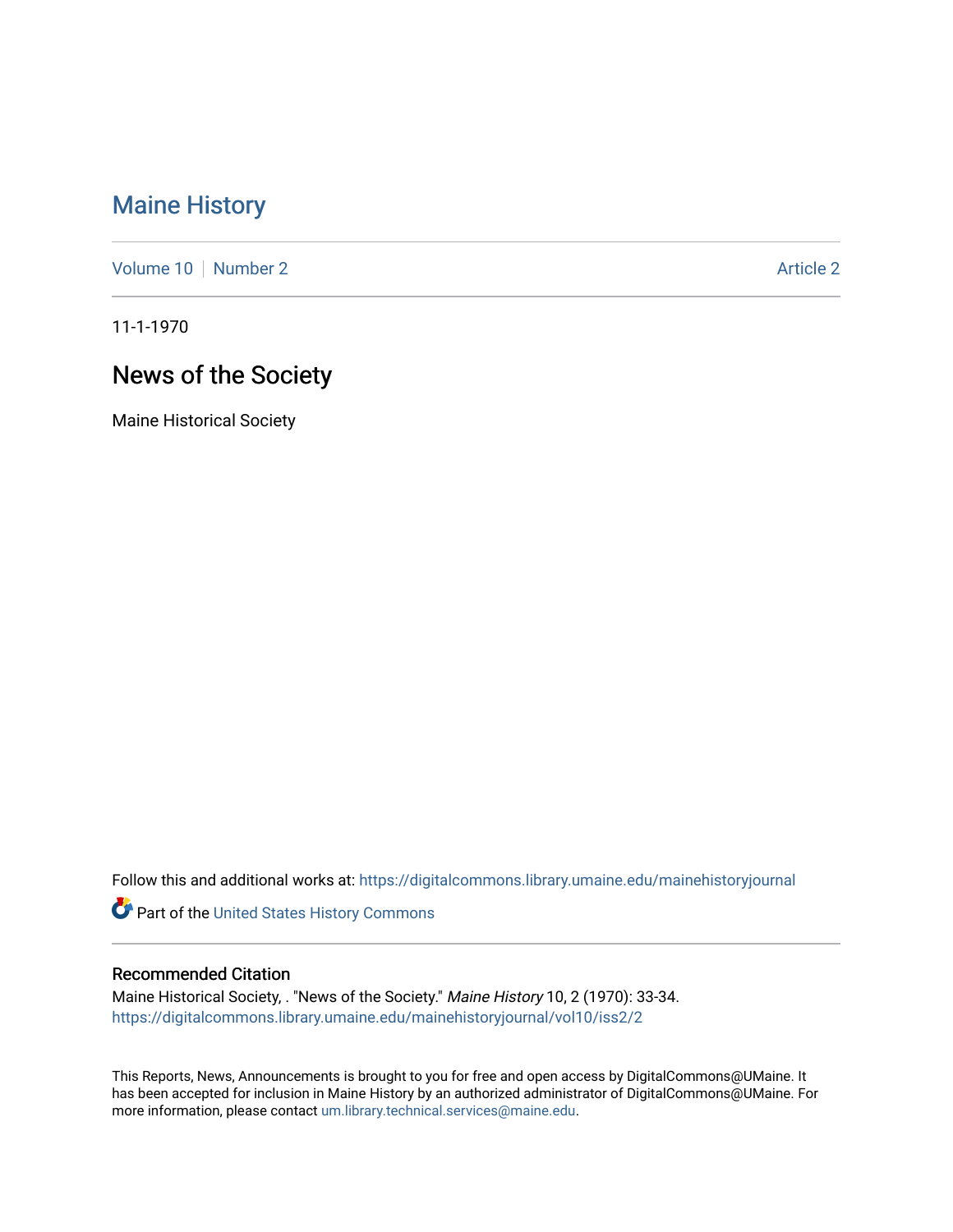#### *MAINE HISTORICAL SOCIETY NEWSLETTER*

Volume ten. Number two\_\_\_\_\_\_\_\_\_ \_\_\_\_\_\_\_\_\_\_\_\_\_\_\_\_ November 197Q Published quarterly at 485 Congress Street Portland, Maine 04111

*NEWS OF THE SOCIETY*

Dear Member,

Have you thought of giving a one year Active Membership to this Society as a Christmas present?

We particularly suggest such <sup>a</sup> gift for  $(1)$  those interested in genealogy  $(2)$ students at high school or college level if they have an interest in history. In recent years the remarkable increase in the library use by these young people indicated that <sup>a</sup> membership would be of interest.

If you decide to make <sup>a</sup> Christmas gift of <sup>a</sup> membership, please send your check for \$6.00 together with the name and address of the recipient. We will send a membership promptly. Enclosed in the package: an attractive brochure telling about the Society, the current *Newsletter,* a guide to the Society Library, 1971 Membership Card, and an appropriate Christmas card with your name on it.

We wish you a happy holiday season.